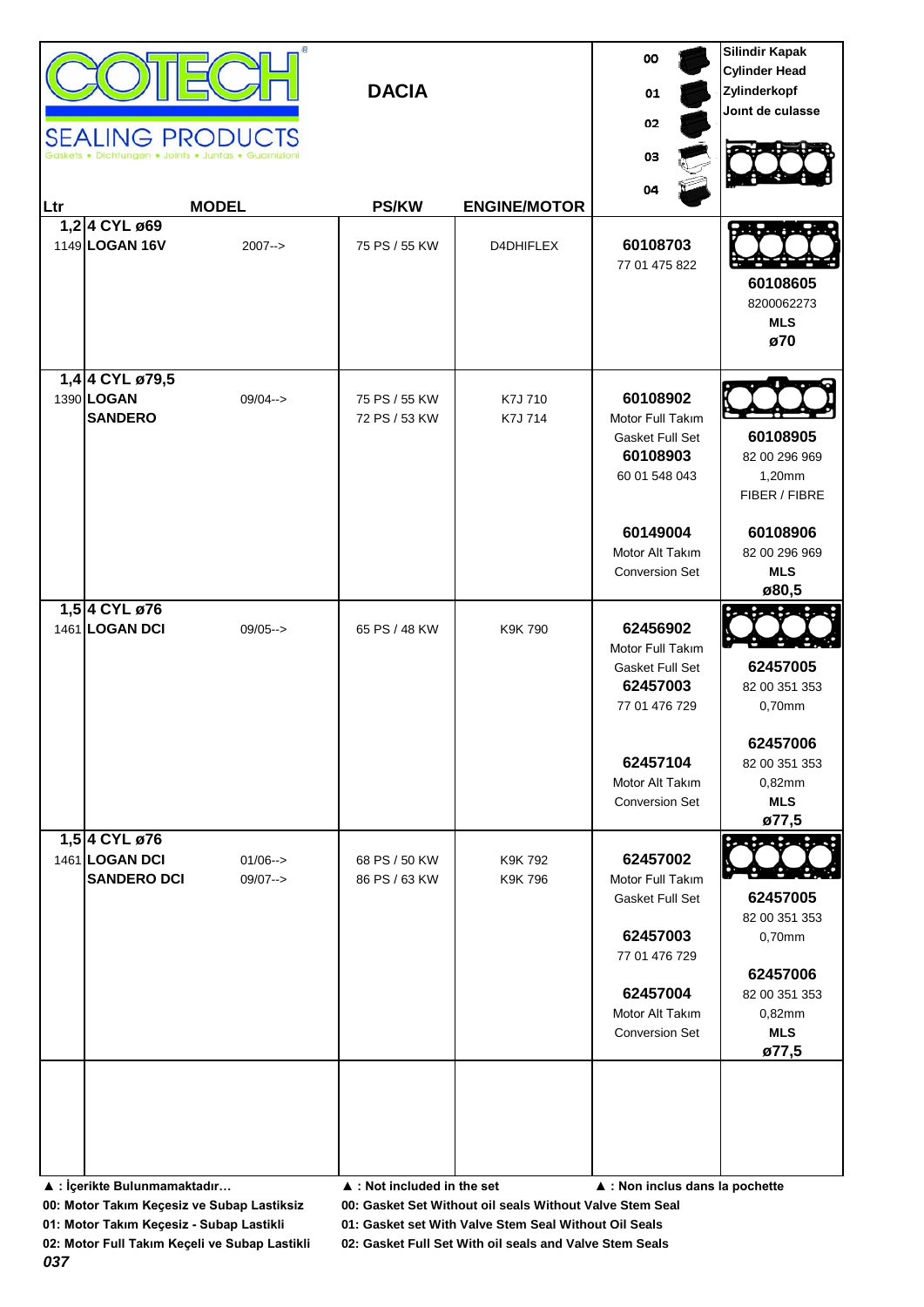

NOT: Katalogdaki Orijinal Kodlar Referans Amacıyla Kullanılmıştır.Lütfen COTECH Kodlarını Kullanınız. Original codes used for reference only.Please use COTECH codes for orders. 038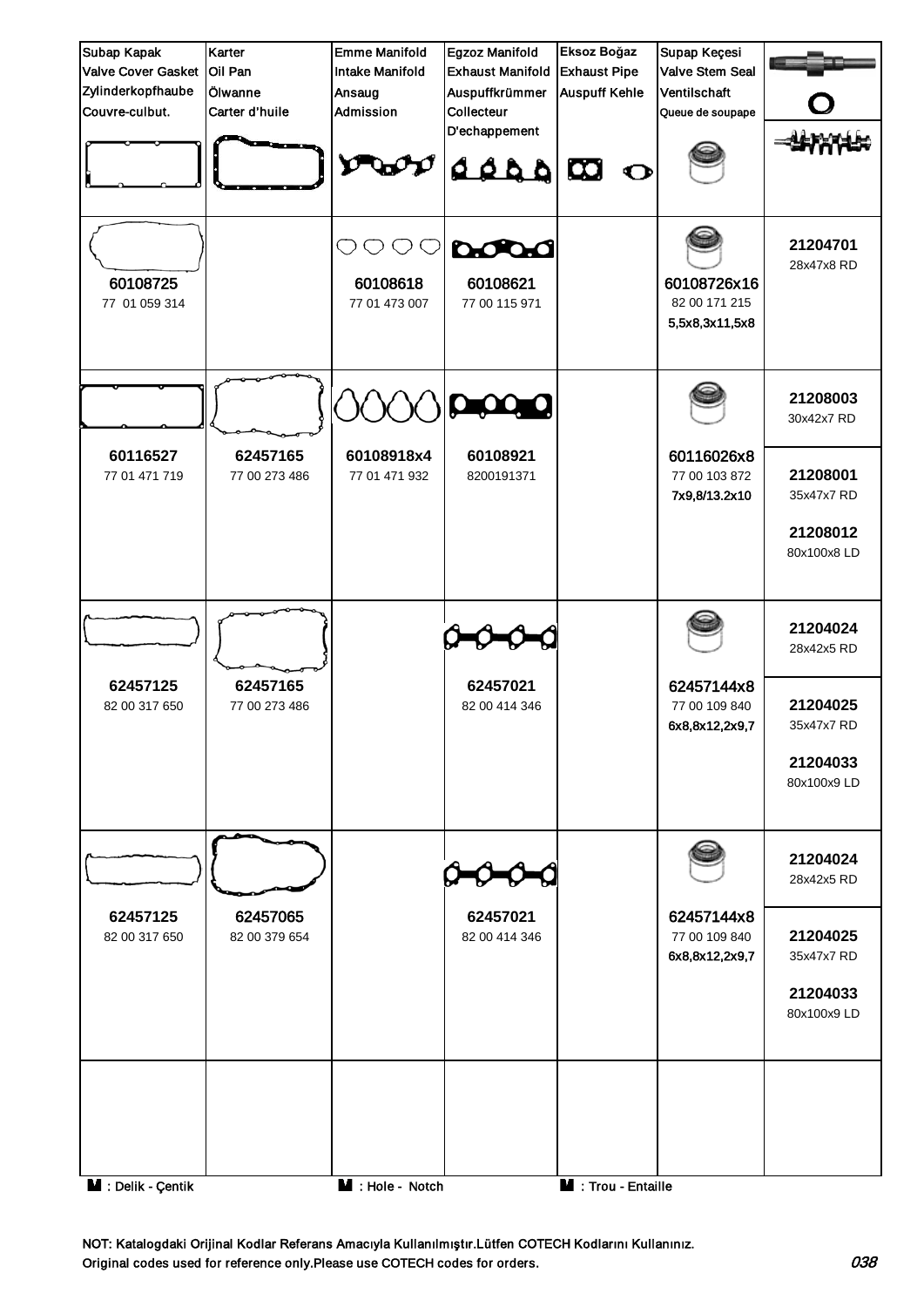| Ltr | 1,5 4 CYL ø76<br>1461 DUSTER<br><b>LOGAN DCI</b><br><b>SANDERO DCI</b><br><b>DOKKER DCI</b> | <b>SEALING PRODUCTS</b><br><b>MODEL</b><br>$05/10--$<br>$11/12 ->$ | <b>DACIA</b><br><b>PS/KW</b><br>107 PS / 79 KW<br>75 PS / 55 KW | <b>ENGINE/MOTOR</b><br>K9K 892<br>K9K 894<br>K9K 896<br>K9K 898<br>K9K 612 | 00<br>01<br>02<br>03<br>04<br>62457503<br>77 01 479 013                                                                              | <b>Silindir Kapak</b><br><b>Cylinder Head</b><br>Zylinderkopf<br>Joint de culasse<br>62457505<br>11 04 470 55R<br>0,85mm<br><b>MLS</b><br>ø77,5 |
|-----|---------------------------------------------------------------------------------------------|--------------------------------------------------------------------|-----------------------------------------------------------------|----------------------------------------------------------------------------|--------------------------------------------------------------------------------------------------------------------------------------|-------------------------------------------------------------------------------------------------------------------------------------------------|
|     | 1,6 4 CYL ø79,5<br>1598 LOGAN 16V                                                           | $02/06 \rightarrow$                                                | 105 PS / 77 KW                                                  | K4M 690<br>K4M 694                                                         | 62456602<br>Motor Full Takım<br>Gasket Full Set<br>62456603<br>77 01 471 886<br>62457204<br>Alt Takım<br><b>Conversion Set</b>       | 62457205<br>77 00 112 739<br><b>MLS</b><br>ø80,5                                                                                                |
|     | 1,6 4 CYL ø79,5<br>1598 LOGAN<br><b>SANDERO</b>                                             | $09/04 - >$<br>$06/08 ->$                                          | 105 PS / 77 KW<br>84 PS / 62 KW<br>87 PS / 62 KW                | K7M 690<br>K7M 710<br>K7M 718<br>K7M 732                                   | 60108902<br>Motor Full Takım<br>Gasket Full Set<br>60108903<br>60 01 548 043<br>60149004<br>Motor Alt Takım<br><b>Conversion Set</b> | 60108905<br>82 00 296 969<br>1,20mm<br>FIBER / FIBRE<br>60108906<br>82 00 296 969<br><b>MLS</b><br>ø80,5                                        |

**▲ : İçerikte Bulunmamaktadır… ▲ : Not included in the set ▲ : Non inclus dans la pochette**

**00: Motor Takım Keçesiz ve Subap Lastiksiz 00: Gasket Set Without oil seals Without Valve Stem Seal**

**01: Motor Takım Keçesiz - Subap Lastikli 01: Gasket set With Valve Stem Seal Without Oil Seals**

**02: Motor Full Takım Keçeli ve Subap Lastikli 02: Gasket Full Set With oil seals and Valve Stem Seals**

*039*